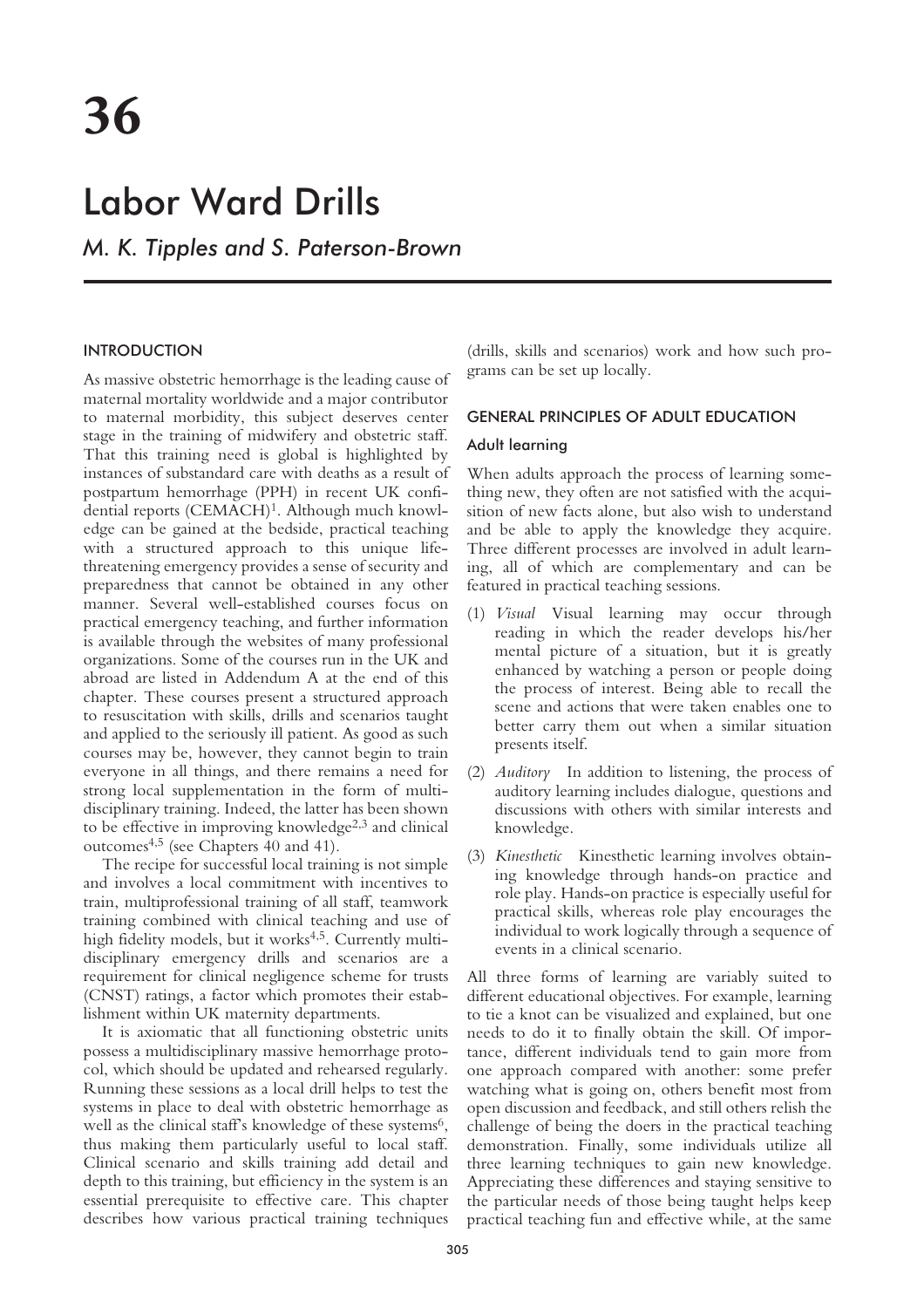time, avoiding what can be extremely stressful for some individuals.

#### Practical teaching

The same preparations should be made whether teaching skills, drills or scenarios are to be used (see below).

### *Knowledge*

A sound knowledge base is required before practical teaching can be undertaken successfully. An initial lecture/workshop/discussion should be organized if staff are unfamiliar with practical teaching or if new material is to be taught, as this allows staff to prepare themselves. It also helps reinforce the idea that practical teaching is an opportunity to put what one knows into practice.

#### *Environment*

A suitable location should be found that is conducive to the teaching that has been planned. The layout of the room should allow those involved to access the patient (if the teaching is patient oriented) and those watching to see clearly. Heating and ventilation should be considered, but acoustics are vital and can sometimes conflict (e.g. noise from an open window). When teaching about obstetric hemorrhage, a delivery room or an operating theater makes for a very realistic teaching environment, but it occasionally conflicts with clinical needs. To avoid this, one can plan impromptu teaching when the delivery suite is quiet. Impromptu or 'unannounced' teaching also is good for testing how the systems are working (i.e. drills), but, as it does not allow prior planning in terms of who or how many people can be taught, it may be less useful when running clinical scenarios. Another alternative is to consider reducing elective surgery to facilitate training in an operating theater at a given time, remembering, of course, that labor ward workloads are totally unpredictable and a back-up teaching location needs to be available (for example, a seminar room or antenatal classroom).

## *Setting the tone*

The instructor should give a general explanation at the beginning of the teaching session in order to establish the mood and motivate the learners by outlining the usefulness of the content. A simple introduction is all that is required. For example, 'Obstetric hemorrhage is the leading cause of maternal death globally, and today we are going to run through a simulated case of placental abruption. The aim is for you to consolidate and apply your knowledge in this area, a process which should assist you when you face a similar situation in a real emergency'. At this stage, it also may be useful to introduce the clinical problem in the context of recent events either locally or something that may have been reported in the lay press.

The specific objectives of the session should then be explained along with what is expected of everyone in terms of who is going to do what, and whether questions can be asked throughout or be kept till the end. It is extremely useful to allow questioning throughout, as many people will forget if asked to wait till the end. However, this process can spoil the momentum of a scenario and role play session and must be judged anew in each session.

## *Dialogue*

The actual 'doing' in practical teaching and role play works through the simulation that come from starting from very specific instructions. Progress can vary according to what the learner does, and the instructor needs to stay alert and flexible in order to remain in control, to cover all intended teaching points and to guide the session to an appropriate conclusion.

## *Feedback*

This is sometimes known as critique or debriefing and is an essential part of the learning process as it promotes retention of important points. A number of techniques can be used, but the main idea is to identify and promote the good (salient) points (remembering others in the teaching group may not have known these beforehand) and to identify in a sensitive fashion, any deficiencies (lack of knowledge or errors).

One form of systematic feedback, described by Pendleton and known as Pendleton's rules<sup>7</sup>, comprises four stages: the learner says what she/he did well; then what she/he could improve upon; this is followed by the trainer stating what the learner did well; followed by what could be improved upon. Allowing the learner to comment first provides the instructor an opportunity to assess the candidate's insight into her or his own ability and behavior. The instructor then has the opportunity to highlight both good practice and areas for improvement not already covered by the learner in order to stress and reinforce learning points to all present.

Another method of feedback involves debriefing as a learning conversation. This is less rigid in style compared with the above and involves:

- (1) Making an opening gambit (individualized start to the conversation depending on how things went, such as 'That seemed to go well, what do you think?' or 'That was rather difficult, let's see if we can work out what was going on' etc.);
- (2) Jointly exploring any issues that emerge (listening and responding, and involving the whole group to widen the conversation as needed);
- (3) Share thoughts of whole group and the instructor considering the learning of the whole group, while being careful not to overload the practice candidate.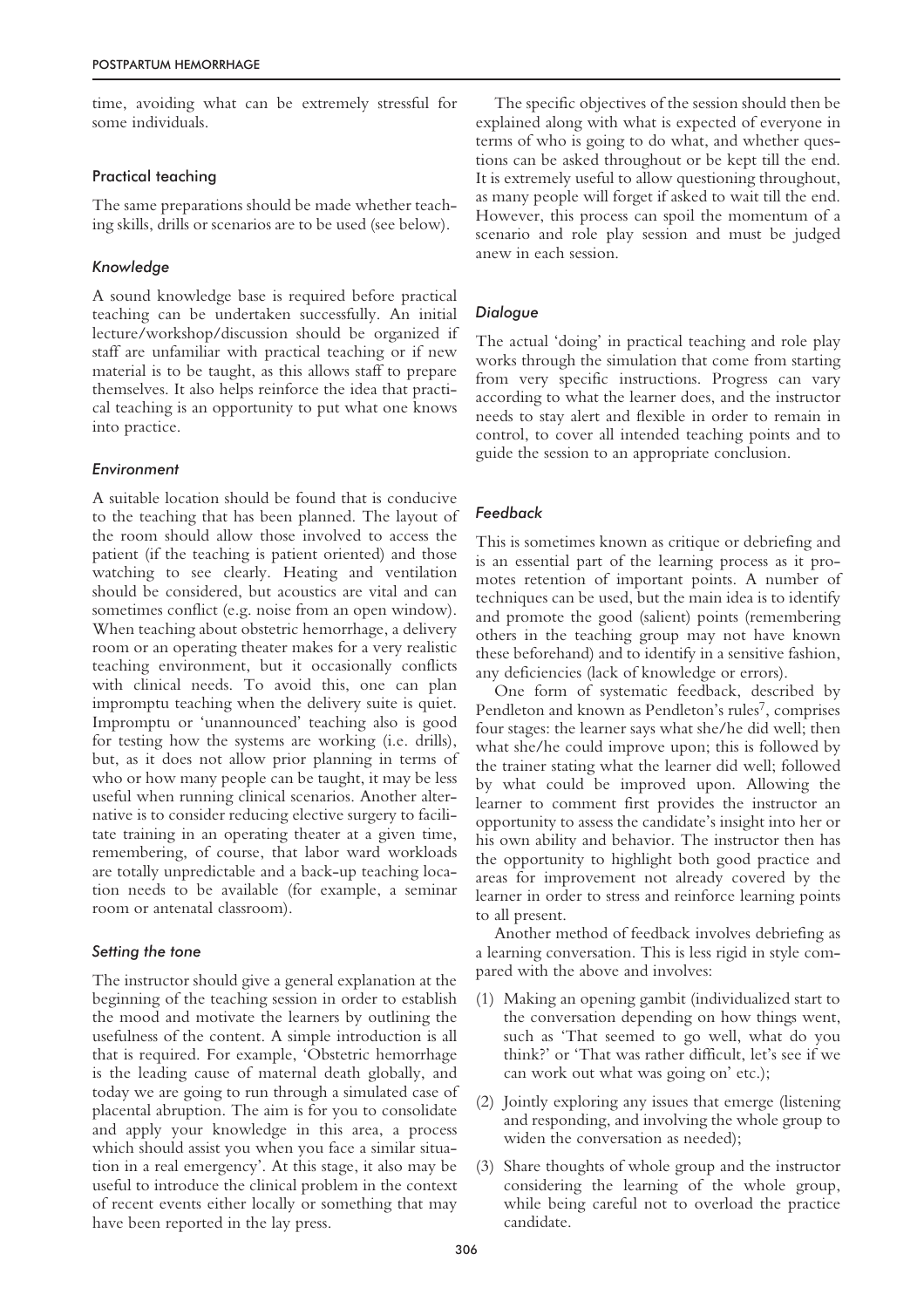#### *Closure*

Bearing in mind that adults need to understand something before they change their behavior, it is crucial that questions and discussion be encouraged. A summary of the key learning points from the session should then be provided, so that everyone leaves the teaching/learning with a clear message of the most important issues.

## DRILLS, SKILLS AND SCENARIOS

These three styles of teaching differ in their aims. Each requires and tests different skills and knowledge, the features of which are summarized in Table 1, together with examples of suitable teaching material.

#### Drills

These are practice or 'dummy' runs and are comparable to fire practices in testing local systems. Running a drill not only allows local scrutiny (i.e. what actually happens when the alarm is put out), but also can be a very effective test of local arrangements and services as well as staff knowledge of them.

#### *Preparations for a drill*

When running drills, the staff should be faced with the drill in a normal clinical area, unprepared, in order to receive a realistic idea of what would happen in a true situation. Clearly, a drill should not conflict with patient care, and timing must depend to some extent on existing workload. The lead clinician for the teaching session should, however, have informed the lead midwife and, in the case of an obstetric hemorrhage, the transfusion hematologist and other necessary individuals, such as transportation staff. This is not only as a matter of courtesy, but also to plan timings in order to avoid clashes of interests. The transfusion hematologist may prepare spare serum for grouping and make empty blood bags available for the 'dummy run'.

#### *Running the drill*

Figure 1 illustrates an example of an assessment sheet for a massive obstetric hemorrhage drill, suggesting things that can usefully be monitored including:

• Who responds to the initial emergency buzzer?

|                 | Time emergency buzzer pulled                                                                                     |          |  |  |
|-----------------|------------------------------------------------------------------------------------------------------------------|----------|--|--|
|                 | Staff responding to the initial buzzer                                                                           |          |  |  |
|                 | Time switchboard received emergency call                                                                         |          |  |  |
|                 | Staff responding to the emergency bleep                                                                          |          |  |  |
|                 | Name<br>Grade                                                                                                    | Time     |  |  |
|                 |                                                                                                                  |          |  |  |
|                 |                                                                                                                  |          |  |  |
|                 | Initial treatment of ABC (airway, breathing and circulation)<br>resuscitation instituted quickly and effectively | Yes / No |  |  |
|                 | If no - comments                                                                                                 |          |  |  |
|                 | Time transportation person arrives in blood transfusion                                                          |          |  |  |
|                 | Time blood samples received in the laboratory                                                                    |          |  |  |
|                 | Time appropriate blood arrives at patient's bedside                                                              |          |  |  |
|                 | Time patient transferred to the operating theater                                                                |          |  |  |
| Other comments: |                                                                                                                  |          |  |  |
|                 |                                                                                                                  |          |  |  |

Figure 1 An assessment sheet for massive obstetric hemorrhage drill. This assessment sheet can be expanded to include the response times for individual doctors, and their reactions and actions

Table 1 Key features and differences in skills, drills and scenario teaching

|                                                                                                   | Skill                                                                                                                | Drill                                                                       | Scenario                                                                                             |
|---------------------------------------------------------------------------------------------------|----------------------------------------------------------------------------------------------------------------------|-----------------------------------------------------------------------------|------------------------------------------------------------------------------------------------------|
| Definition                                                                                        | Acquisition of a skill                                                                                               | A chain of events in response to a problem                                  | Improvized clinical role play                                                                        |
| Aim of the teaching                                                                               | Ensure correct technique                                                                                             | Test the local emergency system                                             | Apply and practice clinical care in a<br>improvized set-up                                           |
| Teaching environment                                                                              | Seminar room                                                                                                         | Throughout hospital in day-to-day<br>environment                            | Seminar room, operating theater or<br>delivery room                                                  |
| Examples of things suitable<br>for teaching and testing<br>in relation to obstetric<br>hemorrhage | Brace suture<br>Rusch balloon<br>Aortocaval compression<br><b>CPR</b><br>Bimanual uterine compression<br>IV cut down | Response to the emergency massive<br>obstetric hemorrhage call              | <b>APH</b><br>- abruption<br>- placental previa<br><b>PPH</b><br>$-$ atony<br>$-$ trauma<br>$-$ RPOC |
| Skill mix                                                                                         | Doctors and midwives                                                                                                 | All delivery suite staff and laboratory staff,<br>hematologists and porters | Multidisciplinary:<br>obstetricians, midwives, anesthetists,<br>pediatricians                        |

CPR, cardiopulmonary resuscitation; APH, antepartum hemorrhage; PPH, postpartum hemorrhage; RPOC, retained products of conception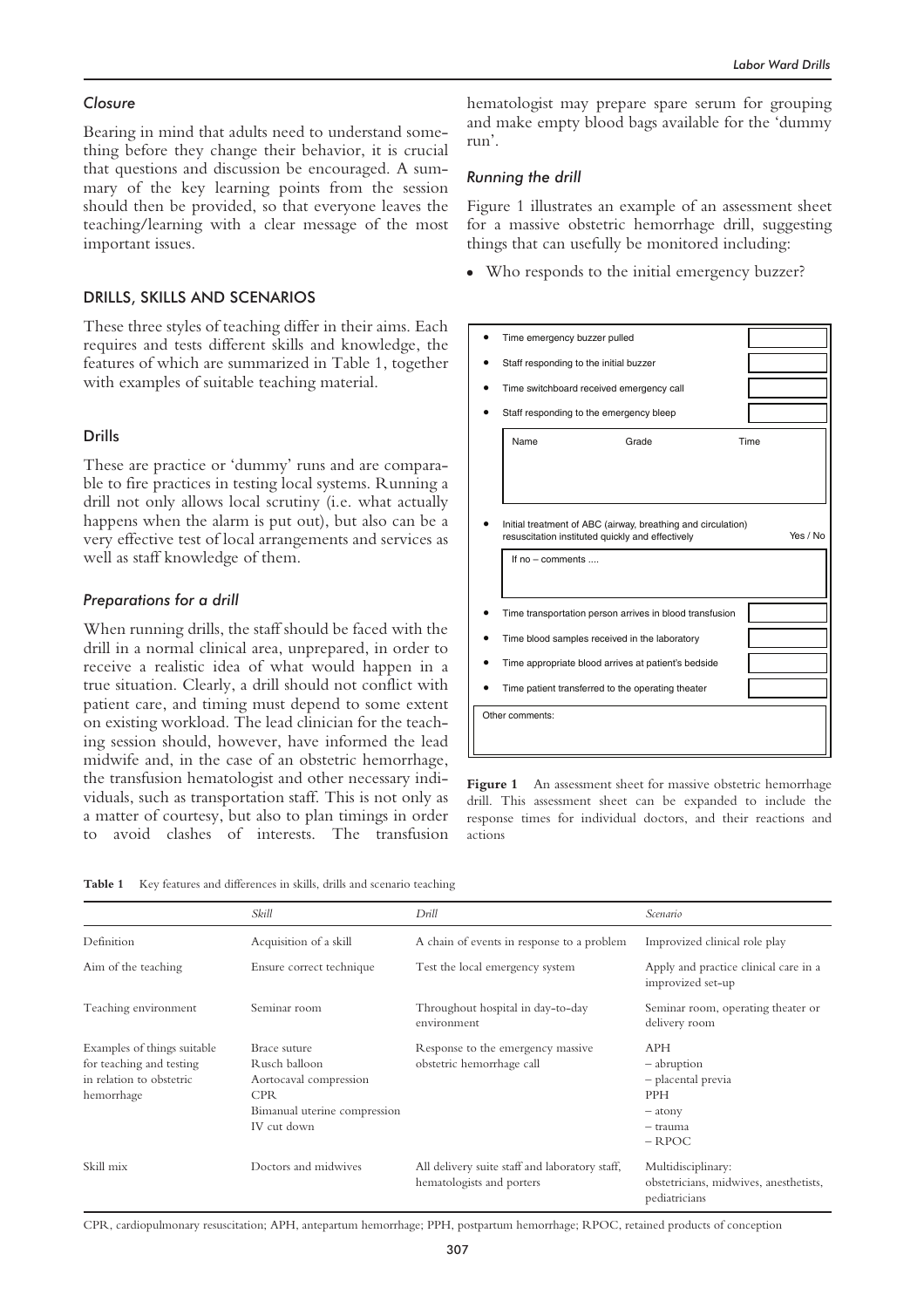- Is the appropriate emergency call put out?
- How effective is the emergency bleeping system?
- Is transportation alerted and respond?
- Do transfusion staff receive any communication?
- How quickly does blood arrive at the bedside?
- How quickly is the patient transferred to the operating theater?
- When does the anesthetist/consultant/hematologist arrive?

Such analyses can help to illustrate system failures and modify local policies. The identification of problems stimulates and informs development of appropriate guidelines. Clarifying the roles of diverse staff and streamlining activity can also improve future responses and improve care. Such developments can be monitored at future drills and improvements in the system should be fed back to staff. Having run drills for obstetric hemorrhage at Queen Charlotte's and Chelsea Hospital for many years, the following are examples of problems identified and system changes made in response.

*Communication problems and how they were addressed* As identified in numerous Confidential Enquiries, problems in communication often hamper emergency responses. We found that we struggled with instructions from clinicians to blood transfusion staff regarding what was needed and when it was needed: Was it possible to wait for group-compatible blood or even cross-matched blood? How long to wait to have blood at the bedside? What clotting products were needed when? These are some examples of questions that are often not clarified 'over the phone'.

It soon became obvious that this job was normally delegated to someone very junior on the delivery suite and misunderstandings were common.

Our response was first, to install a red phone in the obstetric operating theater based on the delivery suite that linked exclusively with a red phone in the transfusion laboratory. This enabled blood requirements to be discussed by the anesthetist directly with transfusion staff without having to leave the patient to go outside the theater. Second, we then identified time limits for transfusing blood at the bedside (for example, 'We need 4 units of blood within 30 minutes'), rather than discussing whether to wait for blood to be crossmatched or not. This left the laboratory in no doubt of the clinical needs and has minimized delay in blood arriving at the bedside when needed.

*Problems with transportation and how they were addressed* In the past, the transportation person arrived in the delivery suite when a hemorrhage call was put out to take blood samples to the laboratory for grouping/cross-matching; however, this was deemed inefficient and delayed blood being brought to the bedside in the most urgent cases.

Our solution was first to change the process so that the transportation person went straight to the laboratory in readiness for the urgent need of collecting O-negative blood. Second, a pneumatic chute was installed for samples to be sent to the laboratory which has also helped in this context. If the clinical condition of the patient can wait for group-compatible blood, the transportation person stays in the transfusion laboratory until the sample has arrived by chute and has been grouped, ultimately bringing the appropriate blood to the delivery suite. This type of thinking is especially relevant in large modern hospitals where clinical and laboratory services are not only on different floors but in different, often widely separated, buildings.

#### Skills

The teaching of practical skills is of great importance in obstetric hemorrhage teaching sessions. The need for specific teaching often becomes apparent during the discussion and questioning when running a scenario. Things may have been mentioned which are not fully understood, and such circumstances illustrate how important it is for scenario teaching to be constructive (see below for examples). Staff must feel able to question what something is or how it is done. In obstetric hemorrhage, the following skills may be highlighted and need to be taught:

- Medical skills
	- bimanual uterine compression
	- aortic compression
	- cardiopulmonary resuscitation
- Surgical skills
	- insertion of an inflatable uterine balloon
	- insertion of a Brace suture
	- intravenous cut-down for venous access.

### *Preparation for skills teaching*

Teaching any practical skill that may be required in an emergency, should be executed slowly and calmly, giving ample time for reflection, questions and practice. The use of manikins and surgical aids works well, but one must remember to point out the differences to be expected when working *in vivo* (such as the need to keep an inflatable uterine balloon well into the cavity while inflating it, or how to deal with the tendency for the brace suture to slip off the uterine cornual areas ('the shoulders') while pulling it tight).

#### *Running the skills teaching*

This teaching process is best performed in four steps:

*Step 1* The instructor demonstrates the skill in silence. The skill is performed at normal speed so that the candidates appreciate the ultimate aim.

*Step 2* The instructor then demonstrates the skill slowly with a commentary. Providing the commentary and breaking the technique down adds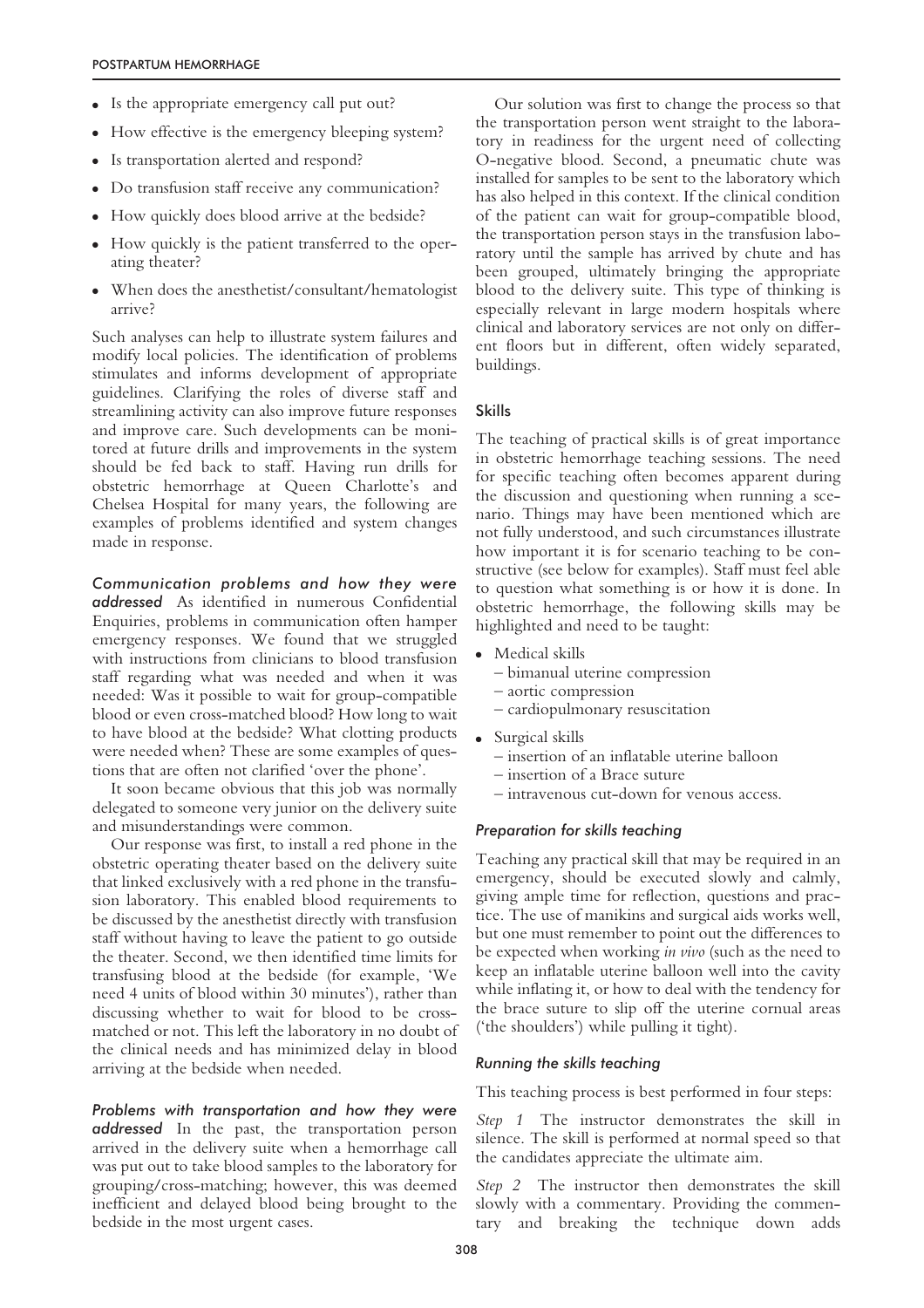understanding to the process and can highlight points of caution and safety as well as adding helpful hints.

*Step 3* The learner provides the commentary, which the instructor follows while demonstrating the skill for the third time. The instructor must be careful not to assume knowledge on the learner's part during this process and stop in mid-flow if errors are made. This step is crucial in terms of surgical safety, as the instructor can tell what the learner understands. Any errors or omissions can be addressed immediately. This step may need to be repeated.

*Step 4* Once step 3 is completed satisfactorily, the learner is allowed to perform the skill while providing a commentary under direct supervision.

#### Scenario teaching

These practical teaching sessions describe a clinical picture and facilitate role play to manage the problem. The aim of such teaching is to demonstrate appropriate clinical behavior, including not only whether an individual has the requisite level of clinical knowledge and how it is applied, but also how individuals work together as a team and communicate. Such interactions can be complex and are worth describing further before illustrating massive hemorrhage scenarios.

#### *Teamwork*

The ability to work together as a team is absolutely requisite to good clinical care. Individuals possess differing levels of expertise, and the group's ability to carry out specific tasks depends upon the interpersonal skills of all team members. Watching a group working together can highlight its problems and help focus remedial action in terms of teamwork (or lack thereof) and occasionally individual behavior.

Every team needs a leader, and deciding who the leader is to be can sometimes be difficult. It is important to recognize that the team leader need not be the most senior person and, as the scenario develops, sometimes the leader will need to change. In any event, the leader should have appropriate knowledge and skills, be a good communicator and motivator, be able to maintain situation awareness (see the whole picture) and distribute the workload. At the same time, watching staff adapt to each other can be hugely instructive, and discussing these issues afterwards can help them understand each other, as well as individual needs and stresses.

#### *Communication*

The process of asking for and providing information and of listening to what other people are trying to say should be simple. It clearly is not, however, and is repeatedly raised as a problem area in Confidential Mortality Reports. In the Confidential Enquiry Report of 1997–19996, the greatest (and recurrent) cause of substandard care in maternal deaths was failure of communication and team working between

professionals. When running practical teaching sessions, communication within the team can be witnessed and discussed afterwards. Generally speaking, when dealing with any emergency, single precise commands should be addressed to specific individuals.

Voices should not be raised and an air of calm control ideally should be apparent. Unfortunately, some individuals tend to become overexcited, and noise levels can build up in emergency situations, all of which can affect everyone's behavior, as well as make it exceedingly difficult to hear what is being said without resorting to shouting. Pointing out such behavioral features under stress during mock emergencies can only help to raise awareness.

#### *Preparing for scenario teaching*

When preparing for role play, it is important to try to make things as realistic as possible.

*The patient* Depending on the subject, either a manikin or a live person is appropriate. Manikins tend to be good for collapse and cardiopulmonary resuscitation, whereas live models are better when responses are needed (for example, the model can pretend to fit in eclampsia, or can groan and describe pain with an abruption). Either can suit massive obstetric hemorrhage. However, the advantage of a live model is that everyone usually learns a great deal with regard to how all levels of staff communicate with a patient in such emergencies

*The equipment* Running clinical scenarios is more realistic if appropriate equipment is available. This may be quite simple (e.g. lateral tilt and oxygen, but using it helps to illustrate what important features have been dealt with and what omissions have occurred (e.g. intravenous access or urinary catheter). Table 2 suggests a minimum equipment list for a massive hemorrhage scenario.

**Table 2** Basic equipment list for practical obstetric hemorrhage training

| Airway and breathing                                                          |
|-------------------------------------------------------------------------------|
| Guedel airway                                                                 |
| Oxygen mask with bag and tubing                                               |
| Stethoscope                                                                   |
| Circulatory                                                                   |
| Wedge (to provide lateral tilt for the pelvis)                                |
| Tape                                                                          |
| Two large-bore intravenous cannulae (14 F)                                    |
| 20-ml syringe                                                                 |
| Blood tubes for full blood count (FBC), cross-match (XM), clotting<br>studies |
| 2-liter bags of crystalloid run through administration sets                   |
| Catheter                                                                      |
| Specific equipment for massive obstetric hemorrhage                           |
| Intrauterine inflatable balloon and bladder syringe                           |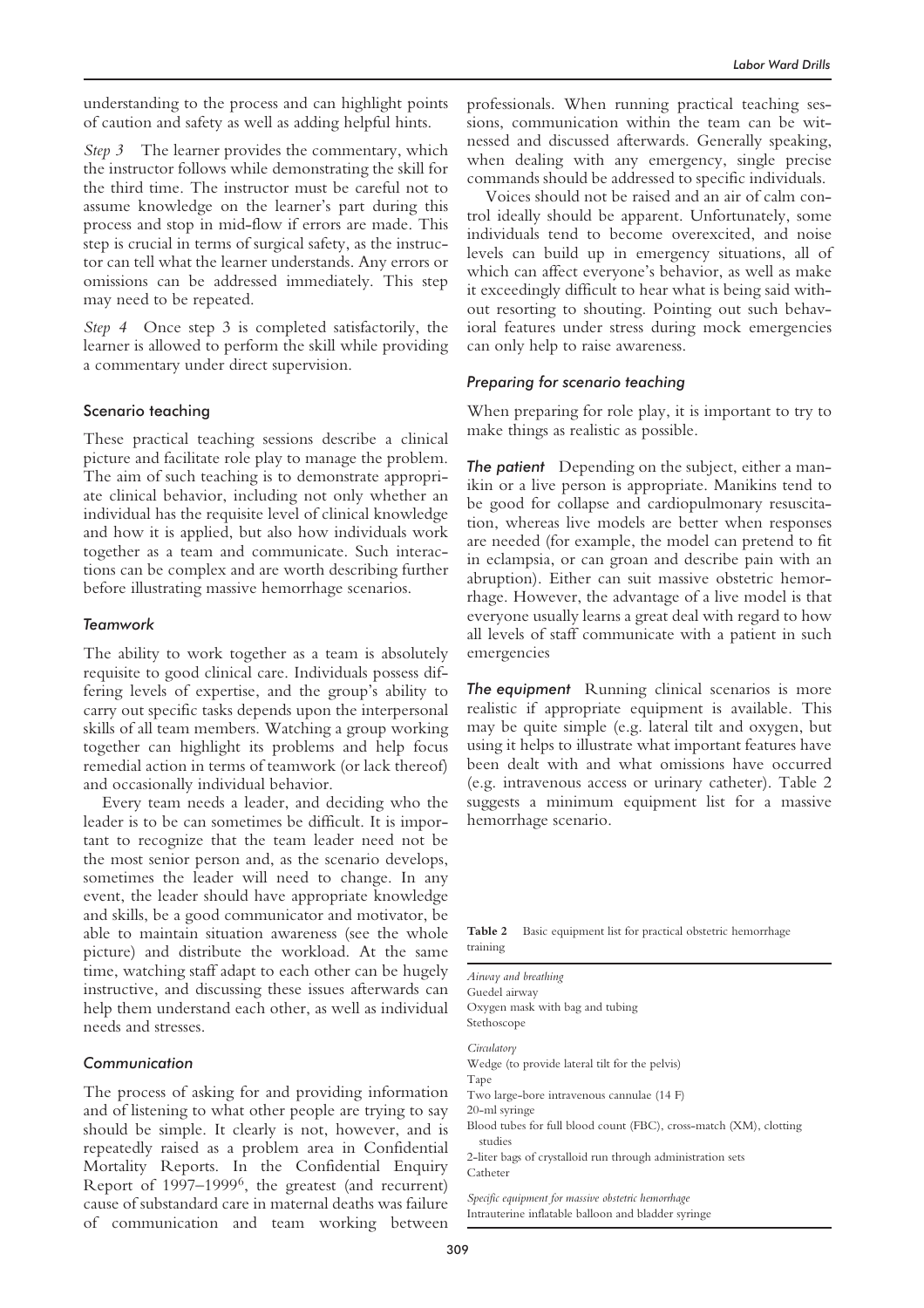## *Running the scenario*

*Who should be involved?* It is often difficult to decide who should be involved in the role play and who is better left to watch quietly. If staff members are inexperienced with scenario teaching, it is best initially to ask for volunteers. Lack of volunteers may be due to simple factors such as being shy, but it may result from fear of ignorance being exposed or raising issues of competency. It is for this reason that didactic teaching is absolutely required prior to running scenario training, so that the theoretical material has already been covered. If this has taken place, those previously unsure of the theory behind the problem can build on their newly acquired knowledge in a practical way. Indeed, once members of staff become used to this method of teaching, more will come forward. Occasionally, someone may need to be invited to join in, but this should be done sensitively and with support.

*Give people defined roles* People need to be given a defined role and told what they can or cannot expect in terms of back-up. For example, 'You are the senior house officer who has just answered the emergency buzzer to this multiparous patient. She has just bled briskly following spontaneous vaginal delivery. The midwife is here, but all other staff are busy with an emergency in theater and you should not expect help for at least 10 minutes. Please carry on as you would in real life. I will give you any observations you request.'

*Keeping the scenario going* The patient can be primed to give certain responses, and monitors can be prepared with readings (cardiotocograph paper sticking out of a machine/blood pressure recordings on a monitor, etc.), but it is the instructor's role to keep the scenario flowing and give as much or as little information as is requested. The scenario needs to progress, however, and gentle encouragement and occasional subtle prompts can assist the learner in achieving an understanding of the key treatment points. The aim of running scenarios is not to demonstrate ignorance on the part of one or more individuals, but to empower them to apply their knowledge in a logical and timely manner. Depending on the performance and ability of the candidate(s), the scenario can be resolved early or become more complex. This should be anticipated by the instructor well in advance. If the candidate is becoming stressed, but has done all the basic key treatment points, then the scenario can resolve and the candidate can be congratulated. If the key treatment points have not been achieved, on the other hand, then help can be at hand in the form of a registrar or consultant arriving to help. If the learner is doing a fantastic job, then the scenario can progress and more complex features can be added.

*Prompting* This can be difficult if it is to be done sensitively without demoralizing or embarrassing the learner; in reality, it requires skill and tact to make this form of teaching constructive. The following examples may be useful in the massive hemorrhage situation:

- Lateral tilt can be forgotten in the pregnant woman and a prompt asking whether there is 'anything else that could improve the circulation?' may jog a response
- If the candidate has not registered or responded to worrying observations such as a tachycardia or hypotension then these can be repeated and made worse, e.g. 'the tachycardia has now increased to xxx or the blood pressure is now yy/zz or unrecordable'
- Comment that uncross-matched blood is now available if staff have lost their train of thought and had already mentioned they would request blood but then forgotten about it
- Providing the patient's physiological responses can slow down/speed up the action as required. For example, once intravenous fluids have commenced, inform the candidate that the blood pressure is improving but that vaginal bleeding is still brisk. This will encourage the candidate to move on to assess the cause
- If the candidate moves away from the intravenous access without taking any bloods for laboratory investigation, the instructor may slow things down by asking if she/he would do anything else before moving on to assess the cause of the bleeding. The candidate could also be prompted with an empty syringe and blood tubes, if necessary, to make a teaching point.

*Drawing things to a logical conclusion* When the scenario has run its course, all people who have been involved in the role play should be congratulated and thanked for their participation, and then encouraged to engage in the feedback process as described above. Questions and discussion should then be encouraged before closure, with particular emphasis given to the key treatment points.

Examples of possible massive obstetric hemorrhage scenarios are provided, together with their key treatment points in Addenda B and C.

## **SUMMARY**

Setting up practical teaching locally improves local processes, builds on teamwork, aids with communication, and improves clinical knowledge and its application in the emergency situation. It is best kept simple and, because it can be stressful to those involved in role play, it must be introduced sensitively and conducted within an encouraging atmosphere. Staff need to know what style of teaching will be used, and what it aims to accomplish. Advertising the planned content of the session in advance will encourage staff to prepare and capitalize on enthusiasm and learning. Good luck.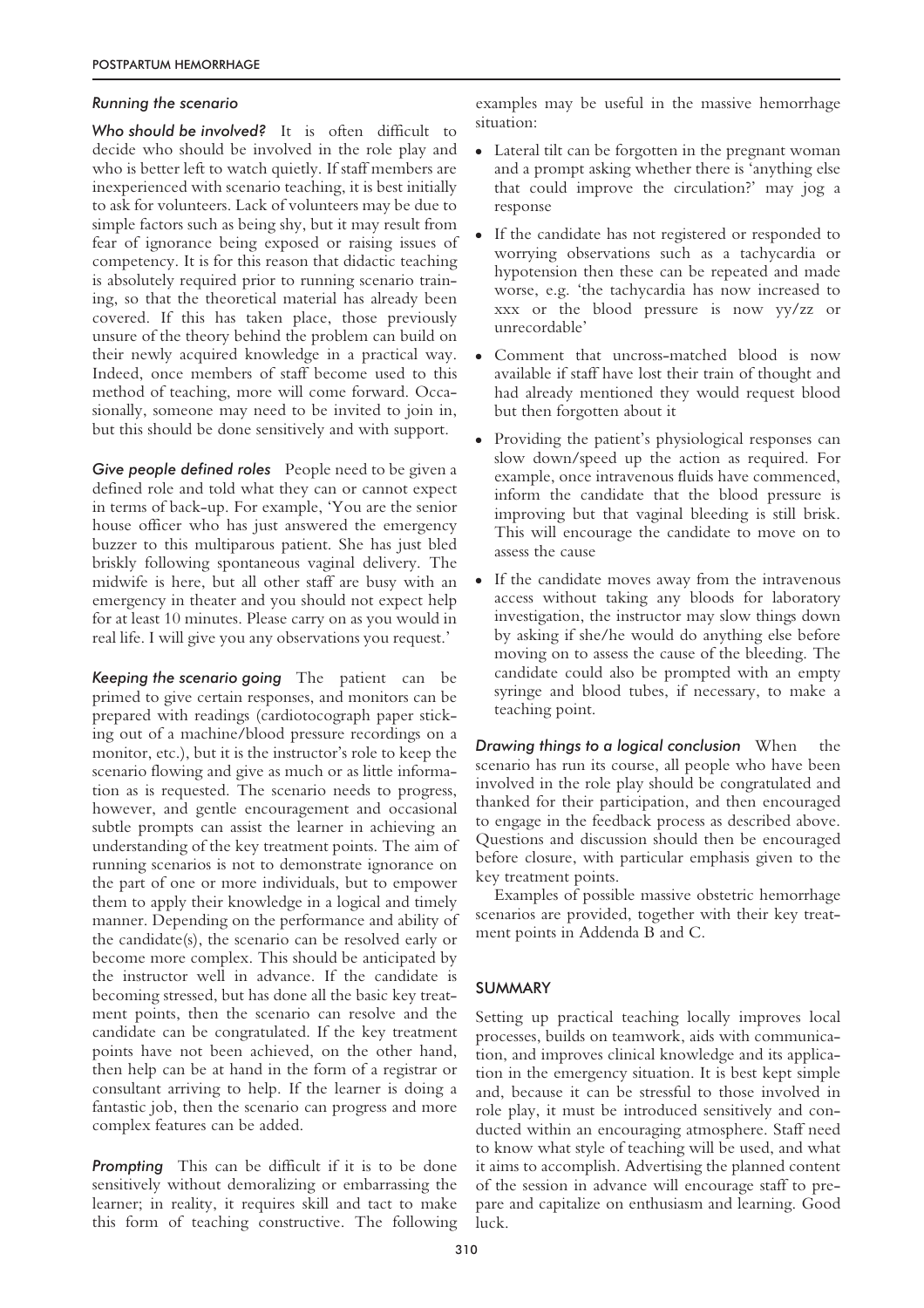#### References

- 1. Confidential Enquiry into Maternal and Child Health. Saving Mothers' Lives 2003–2005. London: RCOG Press, 2007
- 2. Grady K, Howell C, Cos C. Managing Obstetric Emergencies and Trauma: The MOET Course Manual. London: RCOG, 2007
- 3. Sen R, Paterson-Brown S. Prioritisation on the labour ward. Curr. Obstet Gynaecol 2005;15:228–36
- 4. Crofts JF, Ellis D, Draycott TJ, Windter C, Hunt LP, Akande VA. Change in knowledge of midwives and obstetricians following obstetric emergency training: a randomised controlled trial of local hospital, simulation centre and teamwork training. Br J Obstet Gynaecol 2007;114:1534–41
- 5. Ellis D, Croft JF, Hunt LP, Read M, Fox R, James M. Hospital, simulation centre, and teamwork training for eclampsia management. Obstet Gynecol 2008;111:723–31
- 6. Confidential Enquiry into Maternal Deaths in the UK. Why Mothers Die 1997–1999. London: RCOG Press, 2001
- 7. Pendleton D, Scofield T, Tate P, Havelock P. The consultation: an approach to learning and teaching. Oxford: Oxford University Press, 1984

#### Further reading

- Mackway-Jones K, Walker M. Pocket Guide to Teaching for Medical Instructors. London: BMJ Books, 1999
- Firth-Cozens J. Teams, culture and managing risk. In Vincent C, ed. Clinical Risk Management: Enhancing Patient Safety. London: BMJ Books, 2001:355–68
- Gaba DM, Fish KJ, Howard SK. Crisis Management in Anesthesiology. New York: Churchill Livingstone, 1994
- Glavin R, Maran N. Simulation and non-technical skills. In Greaves JD, Dodds C, Kumar C, Mets B, eds. Clinical Teaching: a Guide to Teaching Practical Anaesthesia. Lisse: Swets & Seitlinger, 2003:219–29
- Helmreich RL, Schaefer HG. Team performance in the operating room. In Bogner MS, ed. Human Error in Medicine. Hillsdale, New Jersey: Lawrence Erlbaum Associates, 1994:225–53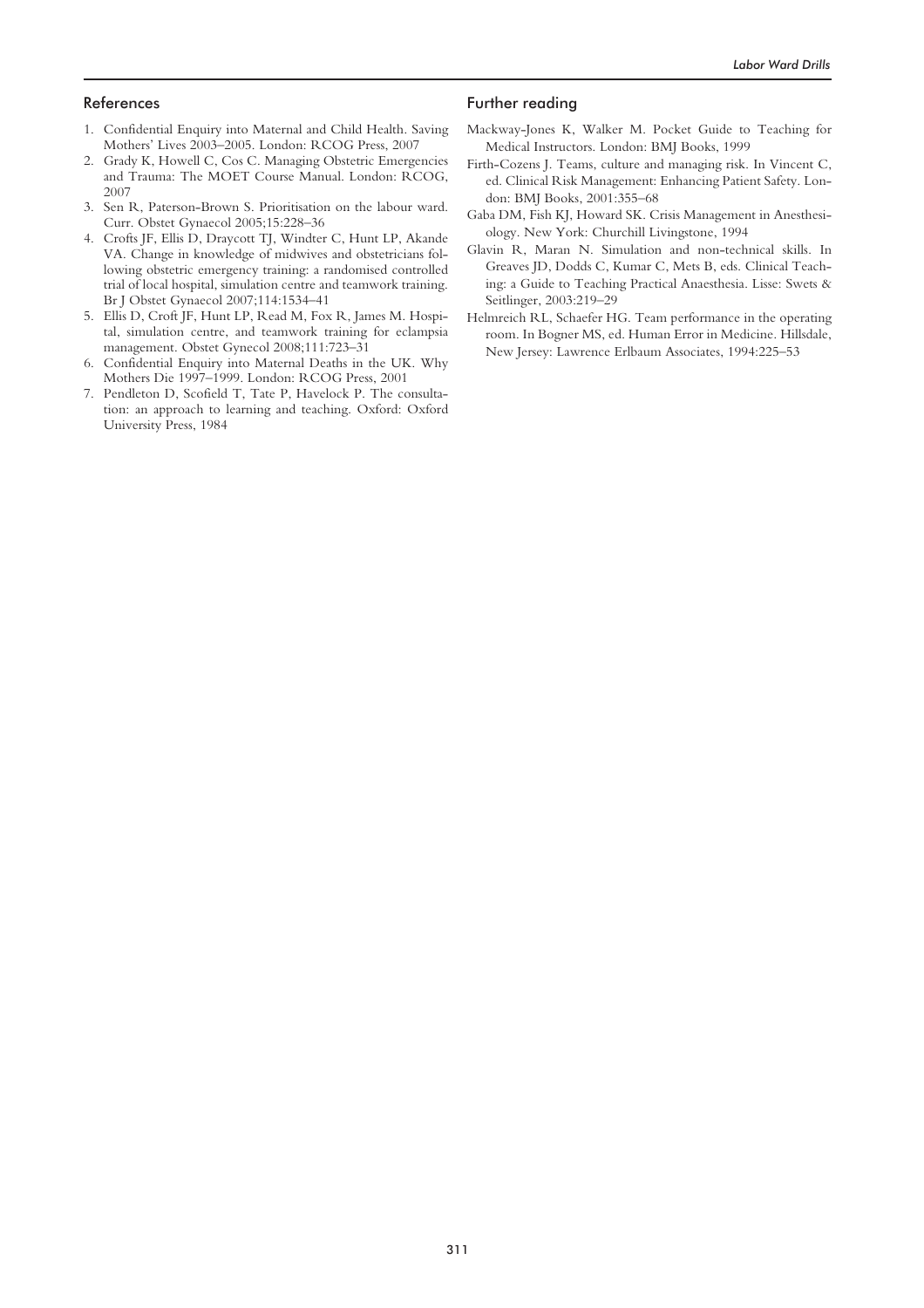## Addendum A: Websites for practical emergency training

ALSO (advanced life support organisation) at www. also.org.uk

MOET (Managing Obstetric Emergencies and Trauma) at www.moet.org.uk

RCOG Essential Obstetric Care and Newborn Care Course at www.rcog.org.uk/what-we-do/international/partnerships/life-saving-skills

UK based MOSES (Managing obstetric scenarios and emergency simulations) at blsimcentre@bartsandthelondo.nhs.uk

## Addendum B: Sample scenario for PPH due to atonic uterus

## *Instructor's information*

This scenario is one of PPH due to uterine atony. You are looking for rapid resuscitation of the woman at the same time as diagnosing and treating the problem (uterine compression, evacuation of clots, administration of uterotonic drugs and checking for trauma). Depending on how the scenario flows you can allow for rapid recovery, or not  $-$  if bleeding persists there can be discussion about other causes of hemorrhage and you are looking for an early decision to go to theater for an examination under anesthetic to exclude trauma/retained products.

## *Candidate information*

A 34-year-old grand multipara delivered a healthy baby boy weighing 4.00 kg 40 minutes ago. She had physiological management of her third stage, and the placenta was delivered 10 minutes ago. The midwife has noticed fresh and brisk vaginal bleeding and accosts you as you were walking past the delivery room.

## *Initial observations*

The patient is talking but very pale; pulse 110/min; blood pressure 120/80 mmHg; large volume of blood on bed and floor. Please proceed as you would in real life together with the midwife who called you. I will give you any observations you request. (The candidate can be obstetric or midwifery as either should be able to manage this emergency. If further progress to theater is needed, more senior help can arrive as requested.)

## *Instructor's notes/Key treatment points to be achieved*

- Call for help and initiate the massive obstetric hemorrhage drill
- Recognize that this is a circulatory problem: progress rapidly through airway and breathing and attach face mask for oxygen
- Establish intravenous access
- Send blood for full blood count, cross-match, coagulation and U&Es
- Commence warmed intravenous fluids
- Do clinical examination and diagnose uterine atony
- Administer transabdominal uterine massage
- Administer a uterotonic agent
- Perform a vaginal examination and evacuate clots
- Check for obvious vaginal or cervical lacerations
- Do bimanual uterine compression
- Go through medication cascade logically and give intravenous fluids and blood appropriately
- Consider examination under anesthetic if patient fails to respond and consider other causes of PPH
- Knowledge of surgical techniques to control hemorrhage, i.e. Rüsch balloon, brace suture, etc.